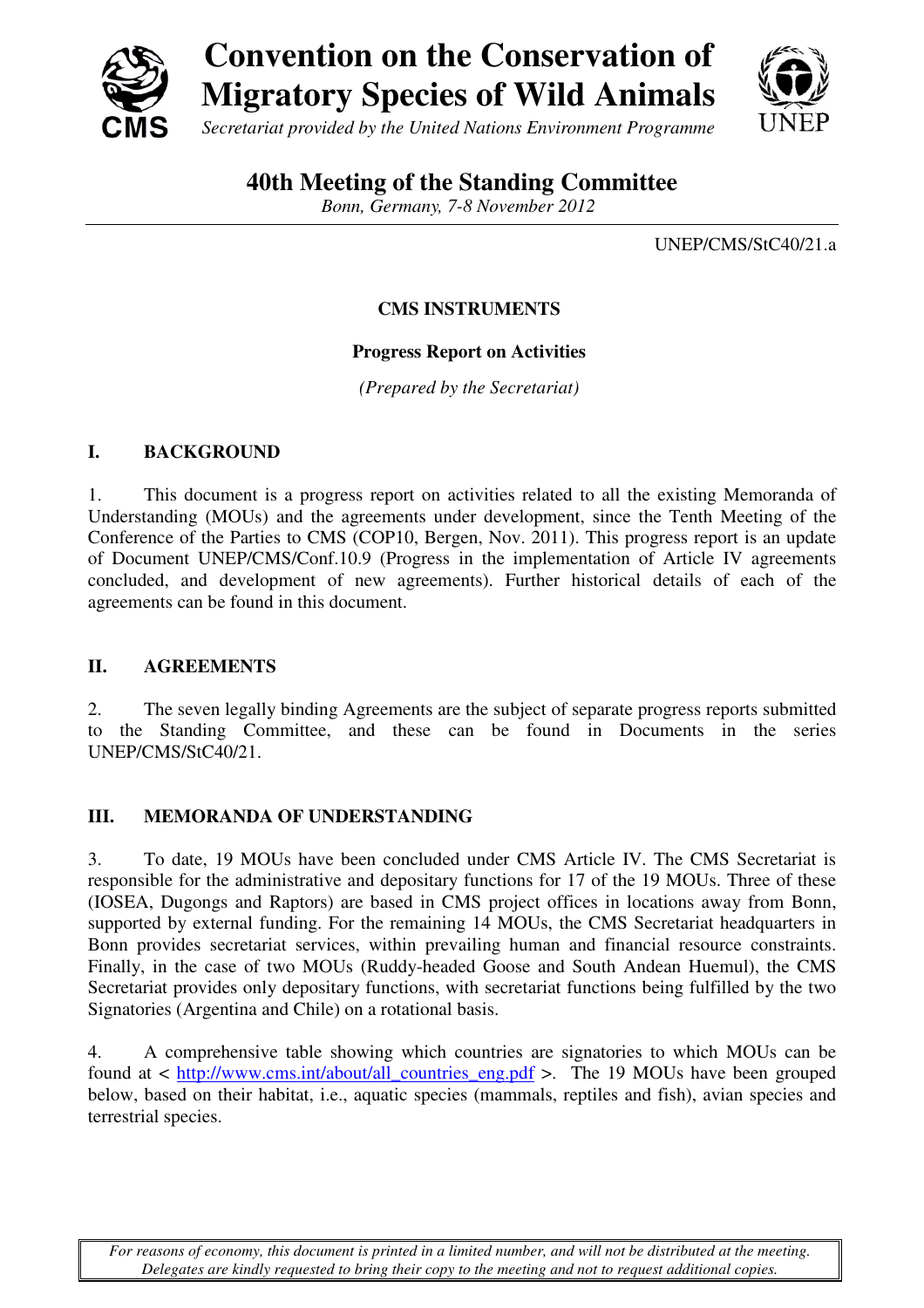# **AQUATIC SPECIES**

### **AQUATIC MAMMALS**

#### **Dugong**

### **Memorandum of Understanding on the Conservation and Management of Dugongs** *(Dugong dugon)* **and their Habitat throughout their Range**

5. The CMS project office in Abu Dhabi provides the Secretariat, funded largely by the UAE government.

6. Sri Lanka signed the Dugong MOU on 31 January 2012, bringing the total number of Signatories to 21.

7. In June 2012, the Secretariat received approval from the GEF Secretariat to develop a fullsize GEF project (the *Dugong and Seagrass Conservation Project*), which builds on previous pilot scoping projects to trial dugong-friendly fisheries management, livelihood support and awareness raising. The seven country partners to the project are Indonesia, Madagascar, Malaysia, Mozambique, Sri Lanka, Timor Leste and Vanuatu. During October and November 2012, initial National Meetings will be held in each country (excluding Vanuatu) to brief partners on the GEF process, and to discuss the development of country components for the full project document. The country partners, supporting partners and technical advisors will meet to discuss project preparation at the GEF Dugong and Seagrass Conservation Project Inception Workshop on 6-7 December 2012.

8. The Secretariat is developing a project entitled "Addressing Net Fishery Bycatch in the Gulf" along with various regional partners such as Emirates Wildlife Society - WWF, UNEP - ROWA, CMS/IOSEA, and the Environment Agency - Abu Dhabi. An initial meeting was held on 30 April 2012. The project is envisaged as a phased process of in-country data collection, analysis and consideration of solutions, and final presentation to policy makers. The scope of the project will include by-catch of marine megafauna (turtles, elasmobranchs, in-shore cetaceans as well as dugongs) across the North-West Indian Ocean region.

9. Since CMS COP10, various meetings, events and workshops were organized:

- On 26 February 2012, an event called "S.O.S. Save our Sirenians" took place in Abu Dhabi. This event saw the launch of the Dugongs, Seagrass and Coastal Communities Initiative to an audience of local business, academic and NGO invitees.
- The Dugong Programme Officer attended the Torres Strait Turtle and Dugong Workshop, 29 February – 1 March in Australia. The Officer also took part in the SPREP Review of the Pacific Islands Regional Marine Species Programme Action Plans, 8 – 14 March in Fiji.
- The Dugong MOU Technical Advisory Team met on  $12 13$  July 2012 to provide input and support into planning for the Second Meeting of Signatory States of the Dugong MOU and the GEF project.

10. The Second Meeting of Signatory States of the Dugong MOU will take place on 4-5 December 2012, in Manila, Philippines with the support of the Department of Environment and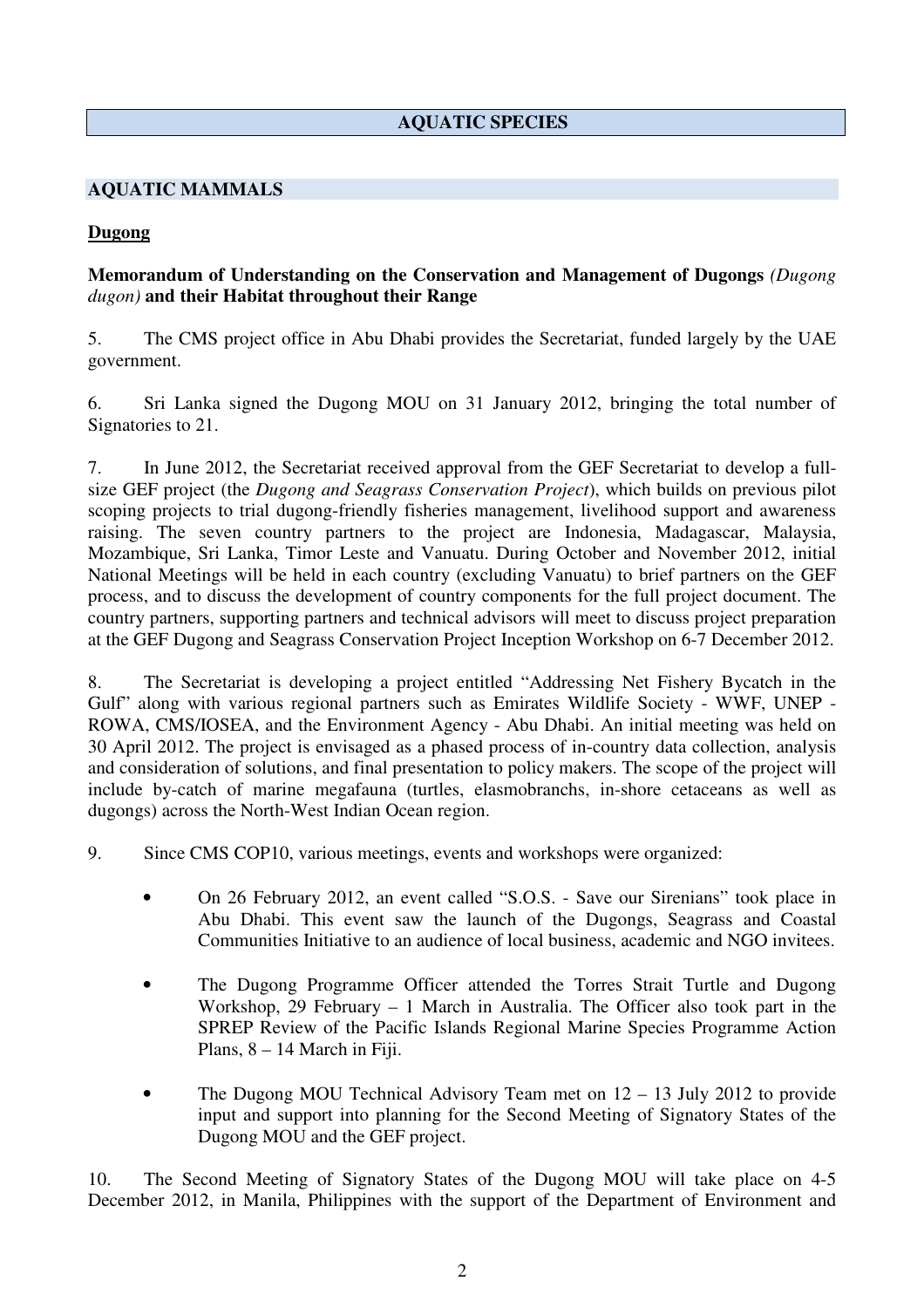Natural Resources (DENR)–Protected Areas and Wildlife Bureau (PAWB), Philippines. The meeting will discuss the preliminary results of the dugong catch/incidental catch surveys which are progressing across 4 sub-regions (South West Indian Ocean, South Asia, South East Asia and Pacific Islands), in a total of 13 countries.

# **Mediterranean Monk Seal**

### **Memorandum of Understanding concerning Conservation Measures for the Eastern Atlantic Populations of the Mediterranean Monk Seal** *(Monachus monachus)*

11. The Government of Spain continues its coordination and funding role for the MOU, including:

- Coordination and implementation of the Monk Seal Recovery Plan in the Atlantic by the Spanish Ministry of Environment.
- Support to monk seal conservation projects and marine protected areas reinforcement in the African Atlantic range of the species through the Spain-UNEP Partnership for Protected Areas (LifeWeb).
- Support to monk seal conservation and social development projects in Mauritania and Morocco.

#### **Pacific Islands Cetaceans**

### **Memorandum of Understanding for the Conservation of Cetaceans and their Habitats in the Pacific Islands Region**

12. The CMS Secretariat provides the secretariat function for this MOU .

13. The Signatories met in New Caledonia on 8 September 2012 for the third time. Supported by representatives of collaborating organizations and country observers, the Signatories endorsed a recovery plan for the endangered humpback whale populations in Oceania, and adopted a five-year Action Plan (2013-2017) for the MOU, outlining priorities for addressing threats, as well as increasing capacity and public awareness in the region. This Action Plan had already been endorsed by the SPREP members at their meeting on the preceding days, thus continuing to make use of the synergies in the region.

14. By means of a correspondence process, the Signatories will identify medium-term priorities for implementing the Action Plan. The meeting also endorsed the offer from WDCS to continue its coordinating role for the Technical Advisory Group (TAG).

15. A CMS Pacific Officer was recruited in January 2012, for one year, to assist CMS with the coordination of this and other MOUs, and to promote CMS recruitment in the Pacific Islands Region. The Officer is based at SPREP in Samoa and funded largely by CMS, but also supported by SPREP.

16. At the above meeting, Signatories stressed their appreciation to CMS and SPREP for the work undertaken to date. They made an urgent call to donors to allow the post to continue into 2013.

17. The USA signed the MOU on 27 September, 2012, bringing the number of signatories to 15.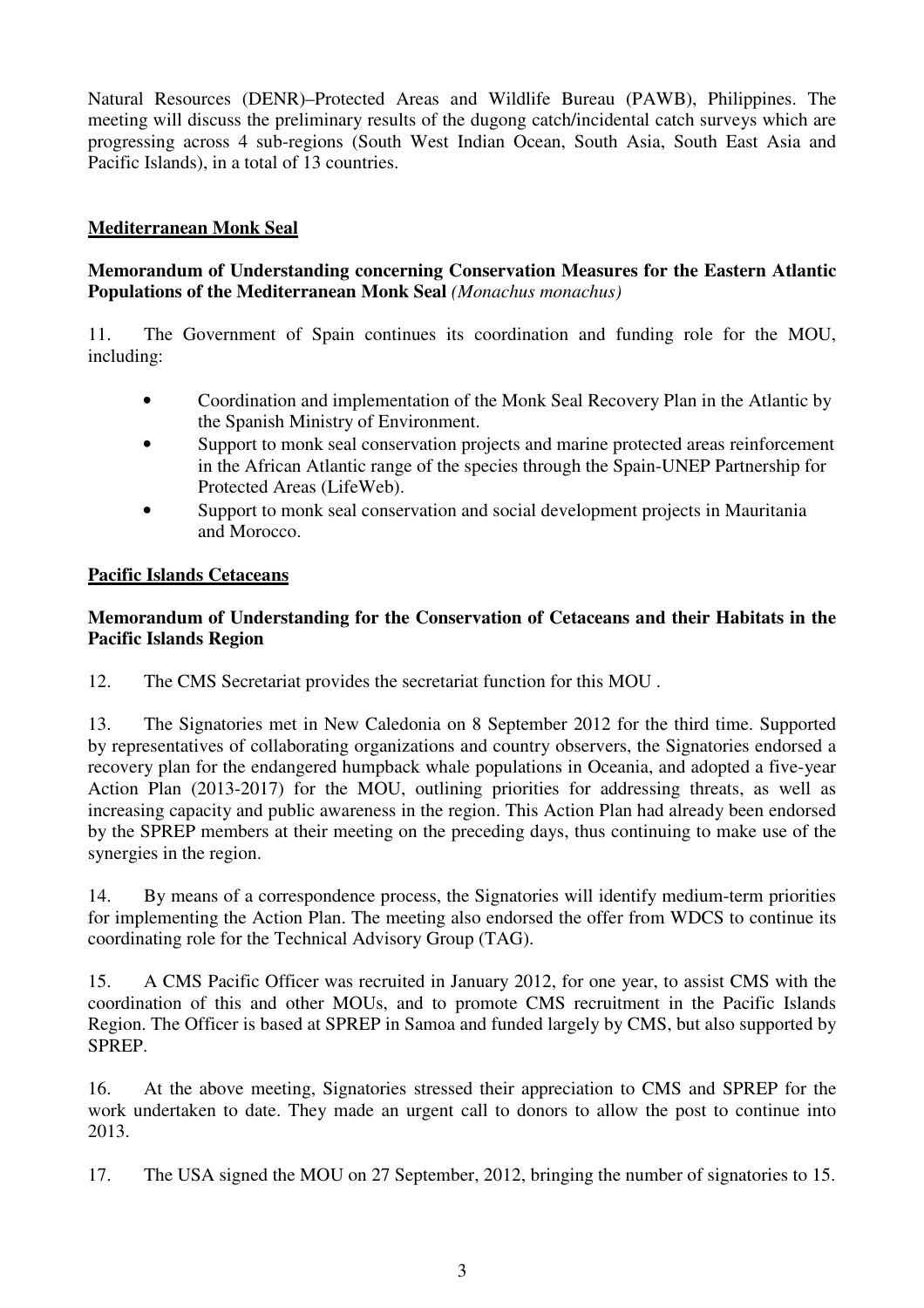#### **Western African Aquatic Mammals**

### **Memorandum of Understanding Concerning the Conservation of the Manatee and Small Cetaceans of Western Africa and Macaronesia**

18. The CMS Secretariat provides the secretariat function for this MOU. Due to limited resources, no further action has been taken since COP10. The idea of establishing a Technical Advisory Group, along the lines of that operating under the PIC MOU, remains a possibility. The Secretariat is also considering whether the coordination arrangements for this MOU could be combined with that of the Atlantic marine turtles, mentioned below.

### **AQUATIC REPTILES AND FISH**

#### **Atlantic Turtles**

### **Memorandum of Understanding concerning Conservation Measures for Marine Turtles of the Atlantic Coast of Africa**

19. The CMS Secretariat provides the secretariat function for this MOU, while, since October 2005, coordination services for the MOU had been provided by the Coordination Unit known by its French acronym URTOMA. However, owing to the lack of funds to continue supporting URTOMA, this arrangement was terminated in July 2012. The CMS Secretariat is currently seeking other coordination arrangements, including the possibility of combining with the Memorandum of Understanding Concerning the Conservation of the Manatee and Small Cetaceans of Western Africa and Macaronesia, as mentioned above.

### **IOSEA Turtles**

### **Memorandum of Understanding on the Conservation and Management of Marine Turtles and their Habitats of the Indian Ocean and South-East Asia (IOSEA Marine Turtles MOU)**

20. The IOSEA Secretariat is provided by CMS, in the UNEP offices in Bangkok, and is funded through voluntary contributions by Signatories.

21. The Sixth Meeting of the IOSEA Signatory States was held in Thailand, 23-27 January 2012, preceded by a two-day session of the IOSEA Advisory Committee. The meeting was originally scheduled for early December 2011, but severe flooding in and around Bangkok in the latter part of 2011 forced the meeting to be postponed. The organization of the meeting was supported by contributions from the Governments of France and the United States.

22. One of the highlights of the meeting was the finalization of a proposal to create a Network of Sites of Importance for Marine Turtles in the IOSEA region. A successful network will optimize use of limited resources through better coordination of activities, and help to diffuse adverse socioeconomic impacts over a wider geographical scale. Delegates fine-tuned the contents of the proposal, before adopting a resolution that sets out a schedule for finalizing the selection criteria for the network, soliciting site nominations from Signatories and proceeding with the formal launch of the network at the next Meeting of Signatory States, which is scheduled to take place in the first half of 2014.

23. The meeting also reviewed the working relationship that had been developed with various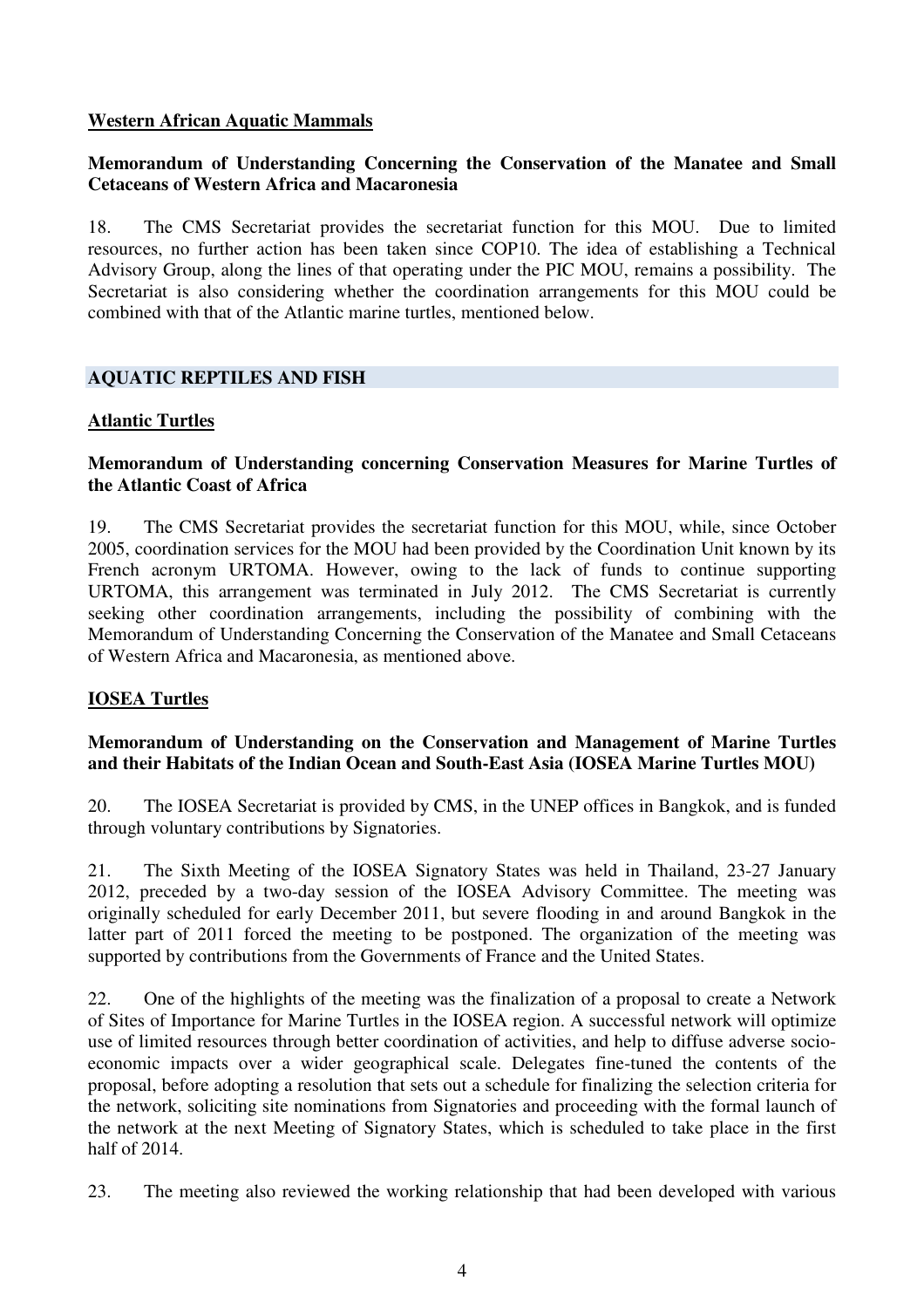intergovernmental and non-governmental organizations operating in the region, such as the Indian Ocean Tuna Commission (IOTC) and Bay of Bengal Large Marine Ecosystems Project (BOBLME). It was noted that there was still scope for greater collaboration, to the extent that Secretariat capacity allowed, as well as greater reciprocal participation in IOSEA meetings by partner organizations.

24. The Secretariat presented a report on IOSEA's financial situation, which had shown some improvement over the past three years, thanks to continued voluntary contributions from traditional donors, as well as new support from several other Signatory States. The meeting endorsed the proposed budget for 2012-2014, together with an indicative scale of contributions, with the understanding that all financial support remained voluntary.

25. Generally, it can be said that the Secretariat has fully recovered from the months of disruption caused by severe flooding in Thailand in the latter part of 2011 – the effects of which were felt well into the first half of 2012.

### **Sharks**

### **Memorandum of Understanding on the Conservation of Migratory Sharks**

26. The CMS Secretariat has provided the Interim Secretariat to the Sharks MOU since its entry into effect in 2010.

27. The First Meeting of Signatories took place in Bonn, Germany from 24-27 September 2012, attended by 20 of the 25 Signatories, and approximately 80 other Range States and observers. The meeting:

- adopted the Conservation Plan for Migratory Sharks;
- agreed to continue the interim Secretariat arrangement in Bonn, with a three-year budget to be funded by voluntary contributions, and placed in a Trust Fund to be established;
- established an Advisory Committee, with agreed Terms of Reference and 8 of the 10 members nominated; and
- adopted a procedure for amending the MOU, including the species list (Annex 1).

28. There are currently 25 Signatories to the MOU. The most recent being the United Kingdom, which signed in June 2012. The Syrian Arab Republic recently expressed its intention to sign.

29. Two NGOs, the Humane Society International – US and the Humane Society International - Australia, signed the MOU as Cooperating Partners during the first Meeting of Signatories.

30. The CMS Secretariat together with its outpost offices in Washington (USA) and Apia (Samoa), Abu Dhabi (UAE) and Bangkok (Thailand) is active in recruitment efforts to increase membership in the MOU.

### **AVIAN SPECIES**

### **Aquatic Warbler**

**Memorandum of Understanding concerning Conservation Measures for the Aquatic Warbler**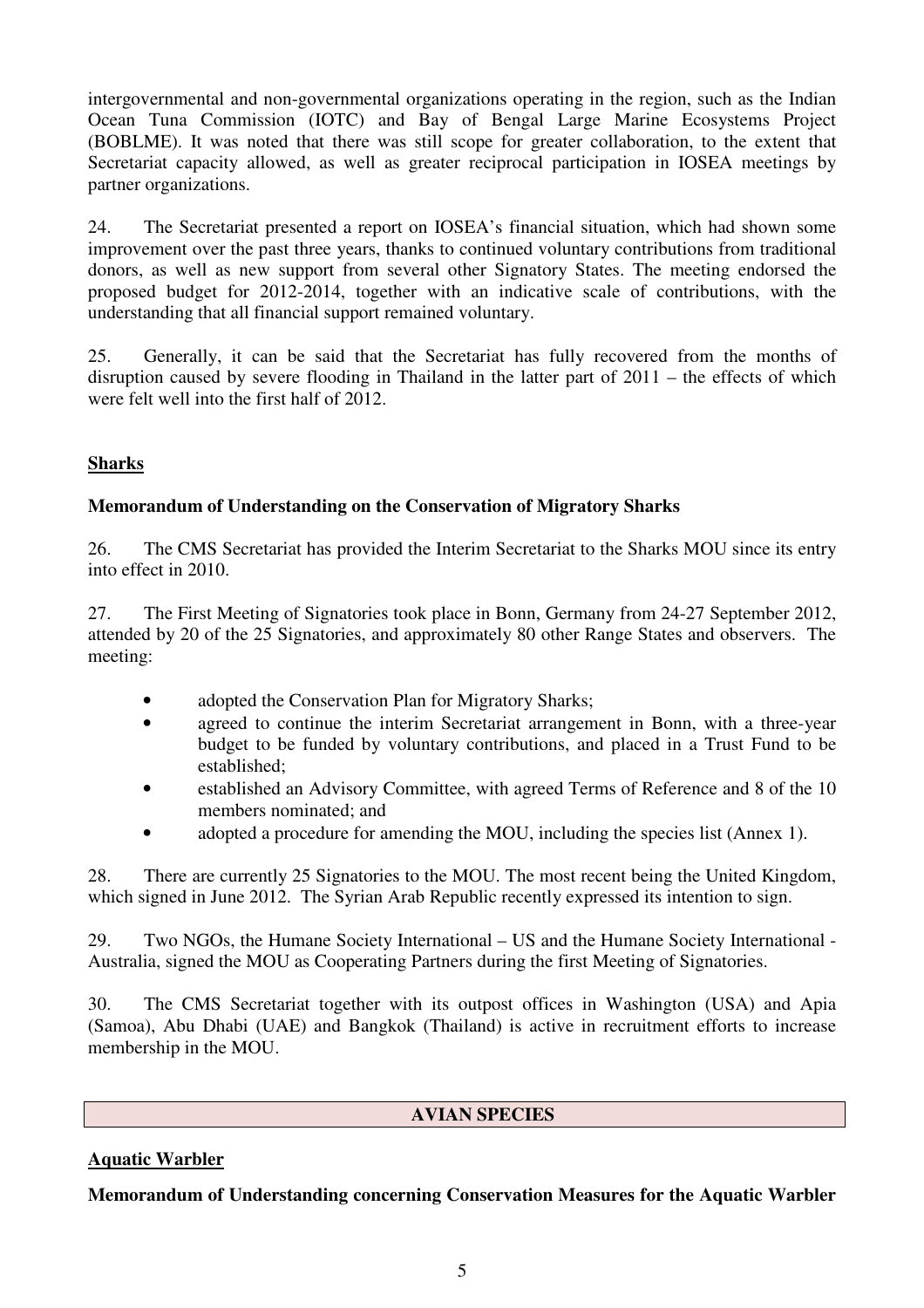### *(Acrocephalus paludicola)*

31. While the CMS Secretariat provides the secretariat function for this MOU, BirdLife International, through its UK partner, the Royal Society for the Protection of Birds (RSPB) continues to provide coordination services. This arrangement covers administration of the MOU; Aquatic Warbler data management; facilitating communications across the species range; supporting existing conservation projects; monitoring; direct active conservation work and research and development of new conservation and research projects, including fundraising.

#### **Birds of Prey (Raptors)**

### **Memorandum of Understanding on the Conservation of Migratory Birds of Prey in Africa and Eurasia**

32. The CMS Office in Abu Dhabi provides the Interim Coordinating Unit (ICU), funded largely by the UAE government.

33. COP10 listed the Saker Falcon *(Falco cherrug)* on CMS Appendix I and established the Saker Falcon Task Force (STF) through Resolution 10.28. The inaugural meeting of the STF took place on 29 March 2012 in Abu Dhabi. The objective of this meeting was to bring together key stakeholders to finalize Terms of Reference for the STF and to agree on its Work Plan for 2012– 2014, including the adoption of a protocol for an international Single Species Action Plan for the Saker Falcon. The Meeting Report was published in July 2012 together with the Revised Work Plan.

34. At COP10, the following seven countries and REIO signed the MOU: Belgium, Denmark, European Union, Germany, Ghana, Italy, Monaco and Romania. In May 2012, France and the Slovak Republic also signed, bringing the total to 40 Signatories. In addition, the International Association for Falconry and Conservation of Birds of Prey signed the MOU as a Cooperating Partner in December 2011.

35. A number of projects and initiatives have been identified that offer real potential synergies with the Raptors MOU.

- The Interim Coordinating Unit has recently agreed a contract with the Bulgarian Society for the Protection of Birds (BSPB) to develop enhanced field capacity in Chad, Ethiopia, Djibouti, Somalia and Sudan, to gather critical information on the wintering ecology of Egyptian Vultures *(Neophron percnopterus)*.
- The first Pan African Vulture Summit (PAVS) was convened by the Vulture Specialist Group of the IUCN Species Survival Commission in Kenya, on 16-20 April 2012. One outcome of the summit was the adoption of a Resolution urging African governments to conserve and reduce threats to vultures across the continent.
- Plans are underway to commission a Species Coordinator for the Sooty Falcon (*Falco concolor*) to work with Range States and other interested parties to develop a Conservation Action Plan covering its breeding and wintering grounds, as well as the species' extensive flyway.

36. Awareness-raising efforts have included: the publication of a bi-lingual leaflet about the Raptors MOU, its mission and function in May 2012; the organization of a highly successful 'Bird Migration Watch Day' at Pointe de Grave in Western France on World Migratory Bird Day in May 2012; and the issuance of a press release on the importance of vultures for the International Vulture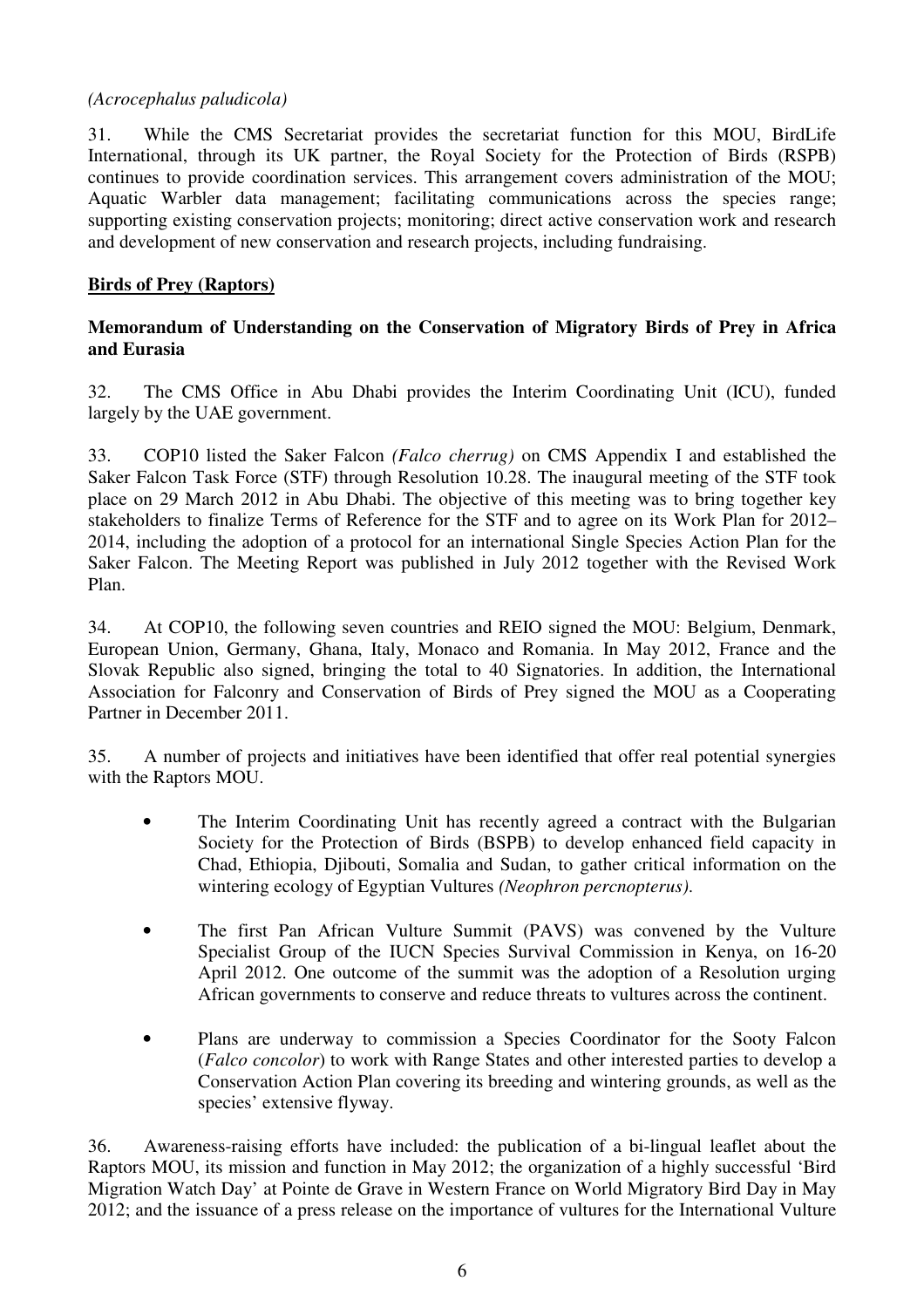Awareness Day in September 2012.

37. The 1<sup>st</sup> Meeting of Signatories is scheduled for 9-11 December 2012 in Abu Dhabi. It represents the first opportunity to bring together representatives from the 40 Signatories and 3 Cooperating Partners to the Raptors MOU, since it came into effect in 2008. The meeting will review the implementation of the Raptors MOU Action Plan and identify future policies and priorities.

### **Grassland Birds**

### **Memorandum of Understanding on the Conservation of Southern South American Migratory Grassland Bird Species and their Habitats**

38. The CMS Secretariat provides the secretariat function for this MOU.

39. The First Meeting of Signatories took place in Paraguay in 2010. The Second Meeting of Signatories had been proposed for 2012. However, due to a lack of funding and capacity, the meeting was postponed and no decision has been made regarding rescheduling.

40. The Working Group on Grassland Birds in South America, established in 2009, has recently published a paper on "Ecology & conservation of grassland birds in south-eastern South America: a review" in the Journal of Field Ornithology (September 2012).

41. The paper addresses the needs of threatened migratory grassland birds that cross international borders in southern South America. More precisely, it aims to analyze the factors affecting south-eastern South America (SESA) grassland birds and declining populations, knowledge and gaps, current bird conservation initiatives and proposed conservation measures. The paper calls for governments of the SESA countries to provide much-needed funding to implement the specific measures detailed in the CMS action plan adopted during the First Meeting of Signatories in Paraguay in December 2010.

# **Great Bustard**

### **Memorandum of Understanding on the Conservation and Management of the Middle-European Population of the Great Bustard** *(Otis tarda)*

42. The CMS Secretariat provides the secretariat function for this MOU.

43. At the Second Meeting of Signatories (November 2008, Ukraine) it was acknowledged that Great Bustard population trends were improving in Germany, Austria and Hungary. However there was a concern that the population trend might be negative in Slovakia, Bulgaria, Ukraine, the Russian Federation and Romania. Romania took action in 2012 to avoid the construction of wind turbines in prime Great Bustard habitat. Until recently there had been plans for the construction of a wind farm within and around a Special Protection Area (SPA) and Natura 2000 site in the Salonta region, Bihor County, Romania, which provides important wintering habitat for the Great Bustard. In July 2012 the CMS Secretariat received confirmation from the Romanian Ministry of Environment and Forests that the it will ensure that the wind farm will be built at an alternative site, thereby limiting conflict with Great Bustards, as well as Saker Falcons *(Falco cherrug)*, Whitetailed Eagles *(Haliaetus albicilla)* and Eastern Imperial Eagles *(Aquila heliacal)*. The conflict between the Great Bustard and infrastructure will be high on the agenda of the Third Meeting of Signatories.

44. The Third Meeting of Signatories was scheduled for 2012, when the Medium-Term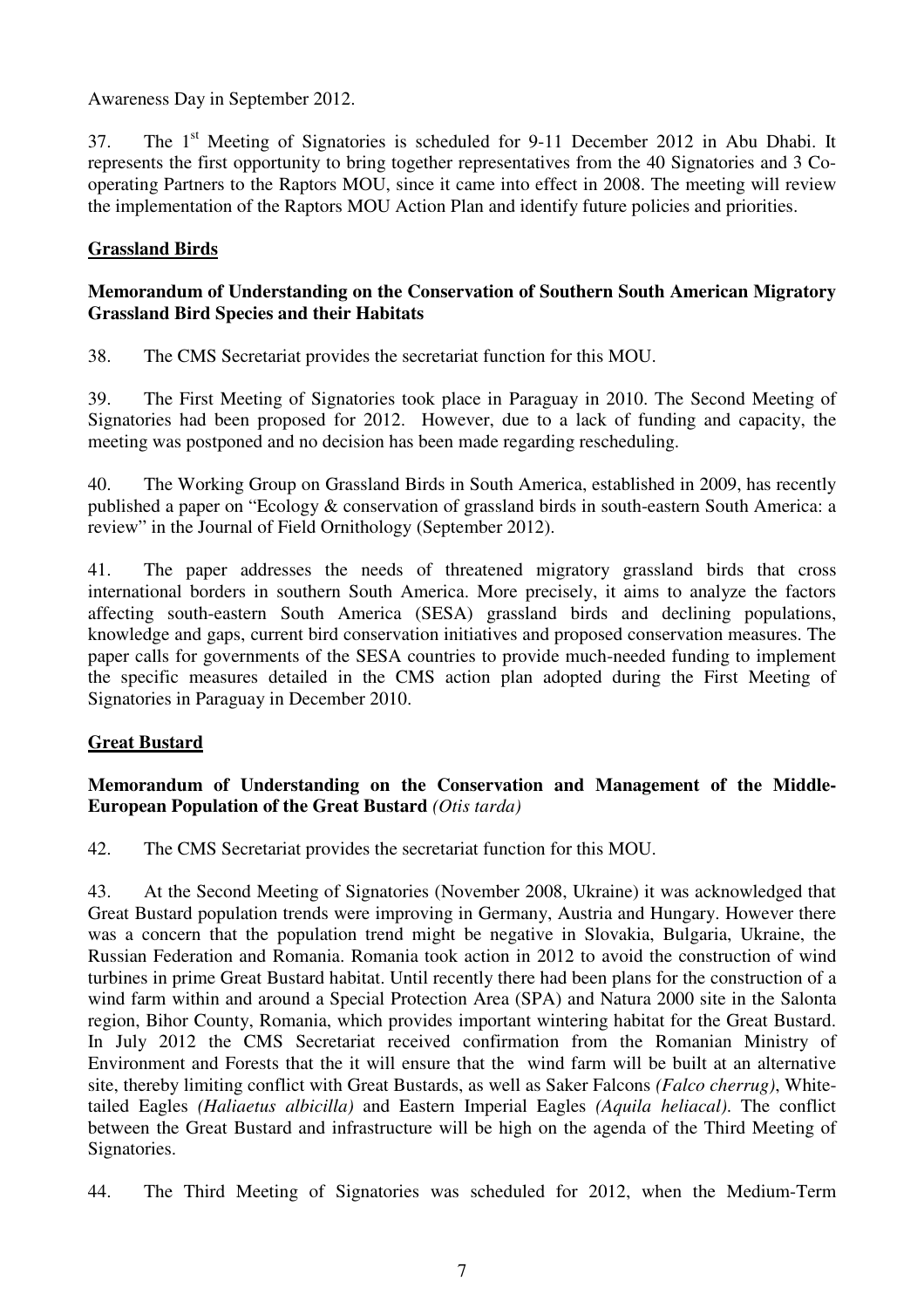International Work Programme expires. The Government of Hungary, offered to host this meeting, but the Secretariat was unable to organize it, owing to the workload of other initiatives. Planning between the Government of Hungary and the Secretariat is underway to hold the meeting in early 2013, providing Signatories think there is enough progress to warrant it.

### **High Andean Flamingos**

### **Memorandum of Understanding on the Conservation of High Andean Flamingos**  *(Phoenicopterus andinus and Ph. jamesi)* **and their Habitats**

45. The CMS Secretariat provides the secretariat to this MOU. In 2011, the Secretariat partnered with BIOTA, the Centre for Studies in Theoretical and Applied Biology (Centro de Estudios en Biología Teórica y Aplicada) in Bolivia to organize monitoring activities on two populations of High Andean Flamingos.

46. The main aim of the study was to investigate reproduction and active nesting sites, count the breeding colonies in priority sites and identify the principal threats to the birds' conservation during the 2011-2012 breading season. Monitoring activities started in August 2011 and provided essential data on the current conservation status of these populations, information that helps establish population trends. The project was completed in June 2012 and a preliminary report is available on the CMS website < http://www.cms.int/news/PRESS/nwPR2012/04\_apr/nw\_250412\_flamingos\_e.htm >.

47. The First Meeting of Signatories to the MOU was planned for November 2011 in the margins of COP10. Due to a lack of registrations from representative countries, indicating there would be no quorum, the meeting was postponed. New meeting dates and venue are yet to be identified in consultation with the Range States.

### **Ruddy-headed Goose**

### **Memorandum of Understanding concerning Conservation Measures for the Ruddy-headed Goose** *(Chloephaga rubidiceps)*

48. The CMS Secretariat acts as depositary of the MOU, while secretariat functions are provided by the Signatories themselves on a rotational basis.

49. Recent activities undertaken in Chile for the conservation of the declining Ruddy-headed Goose populations include a hunting ban in the area "San Gregorio" in the Magallanes commune, which accommodates the main breeding sites for the species. Furthermore, Chile launched a programme for the prevention and control of invasive species in Magallanes, which deals with monitoring, research and education activities, the control of selling exotic pets in the region, the construction of protected breeding sites for the Ruddy-headed Goose and other conservation measures. The programme will run for three years until 2014.

#### **Siberian Crane**

### **Memorandum of Understanding Concerning Conservation Measures for the Siberian Crane**  *(Grus leucogeranus)*

50. The CMS Secretariat provides the secretariat function for this MOU, while the International Crane Foundation (ICF) continues to provide coordination services. Funding of US\$10,000 has been provided by CMS to cover the salary of a part-time coordinator based in Moscow for one year starting in September 2012. Activities include; information exchange, of a newsletter, public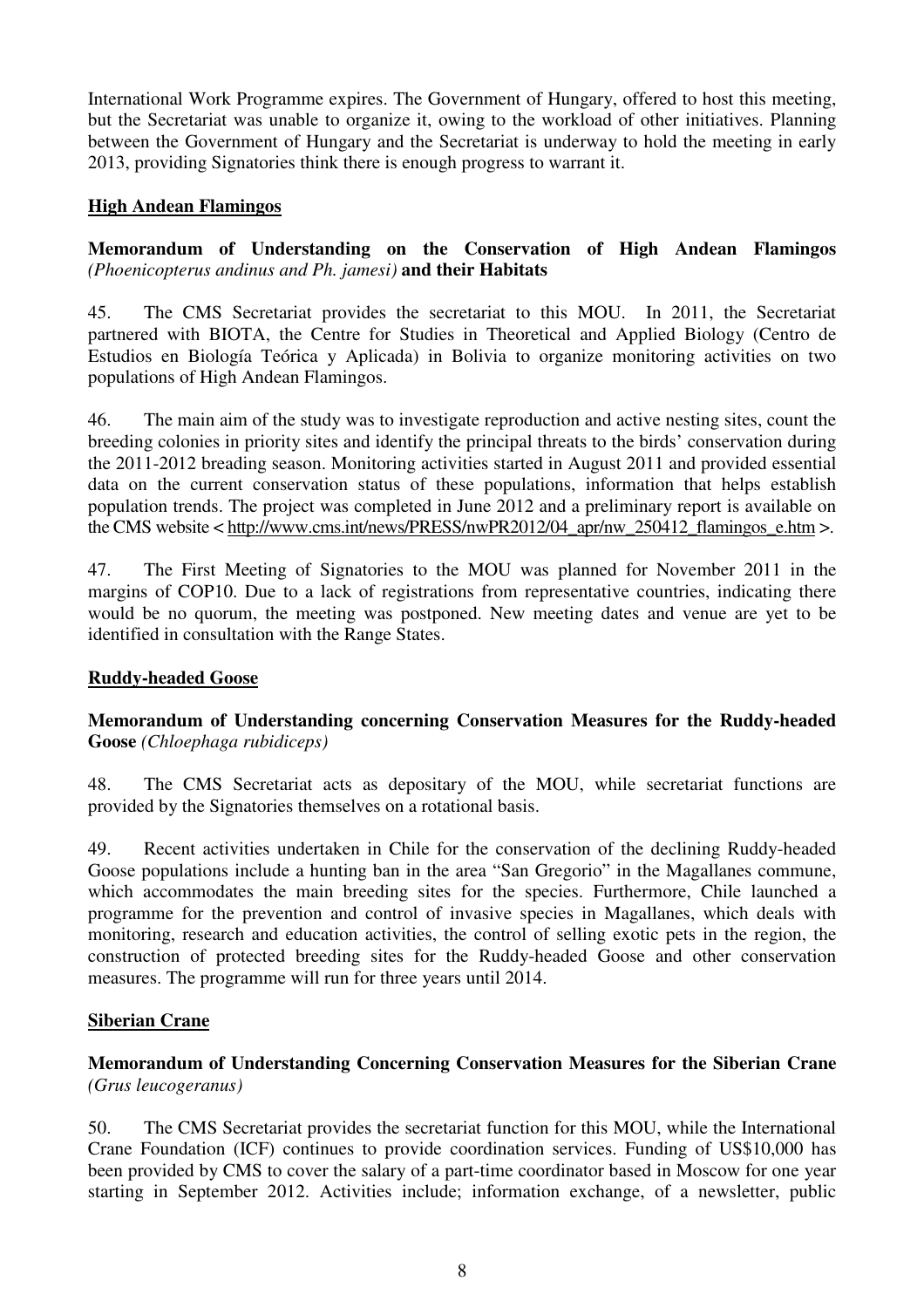awareness and education programs, and the maintenance of the Siberian Crane Flyway Coordination website (www.sibeflyway.org) as a dynamic information platform under the MOU.

51. Significant progress has been made to engage hunters, hunting agencies, and border guards in crane conservation in Central Asia. Ecological education activities were conducted with hunters at designated and potential new sites of the Western/Central Asian Critical Site Network (WCASN) with financial support by Mohammed Bin-Zayed Species Conservation Fund and administration by ICF.

52. In China, a water control structure has been proposed for the outlet to Poyang Lake, which is by far the most important wetland in East Asia for wintering waterbirds and critical habitat for more than 98 percent of the world population of the Critically Endangered Siberian Crane.

53. In Russia, the "Flight of Hope Project", which promotes Siberian Crane reintroduction through teaching captive-reared chicks about migration routes by leading them with ultra-light aircraft, is starting to be implemented with funding from the Russian Government. On 5 September 2012 Vladimir Putin, the President of the Russian Federation, supported the project by meeting staff members and joining a training flight with young cranes.

54. The proceedings of the Seventh Meeting of Signatories (Bonn, June 2010) have been published in English and Russian, including the conservation status report, the new Action Plan for the WCACN, as well as the revised Action Plans for the three Siberian Crane Flyways.

### **Slender-Billed Curlew**

**Memorandum of Understanding Concerning Conservation Measures for the Slender-Billed Curlew** *(Numenius tenuirostris)* 

55. No action has taken place for the Slender-Billed Curlew MOU since COP10.

### **TERRESTRIAL SPECIES**

#### **Bukhara Deer**

**Memorandum of Understanding concerning Conservation and Restoration of the Bukhara Deer** *(Cervus elaphus bactrianus)* 

56. The CMS Secretariat provides the secretariat function for this MOU.

57. The First Meeting of Signatories to the MOU took place on 20 November 2011 in the margins of CMS COP10. Three of the four Signatory states (Kazakhstan, Tajikistan and Uzbekistan) attended the meeting, with Turkmenistan not being represented. Participants also included representatives of the two cooperating organization of the MOU, WWF Russia and the International Council for Game and Wildlife Conservation (CIC). The meeting reviewed briefly practical implementation issues, discussed approaches to information management, including reporting, and adopted a new National Reporting Format.

58. Participants also agreed to extend the geographical scope of the MOU to cover all Range States of the Bukhara Deer (i.e. adding Afghanistan) and invited Afghanistan to sign the MOU. It was further decided to develop a Medium-term International Work Programme (MTIWP) with key priority activities for the conservation of Bukhara deer, to be completed by email consultation. .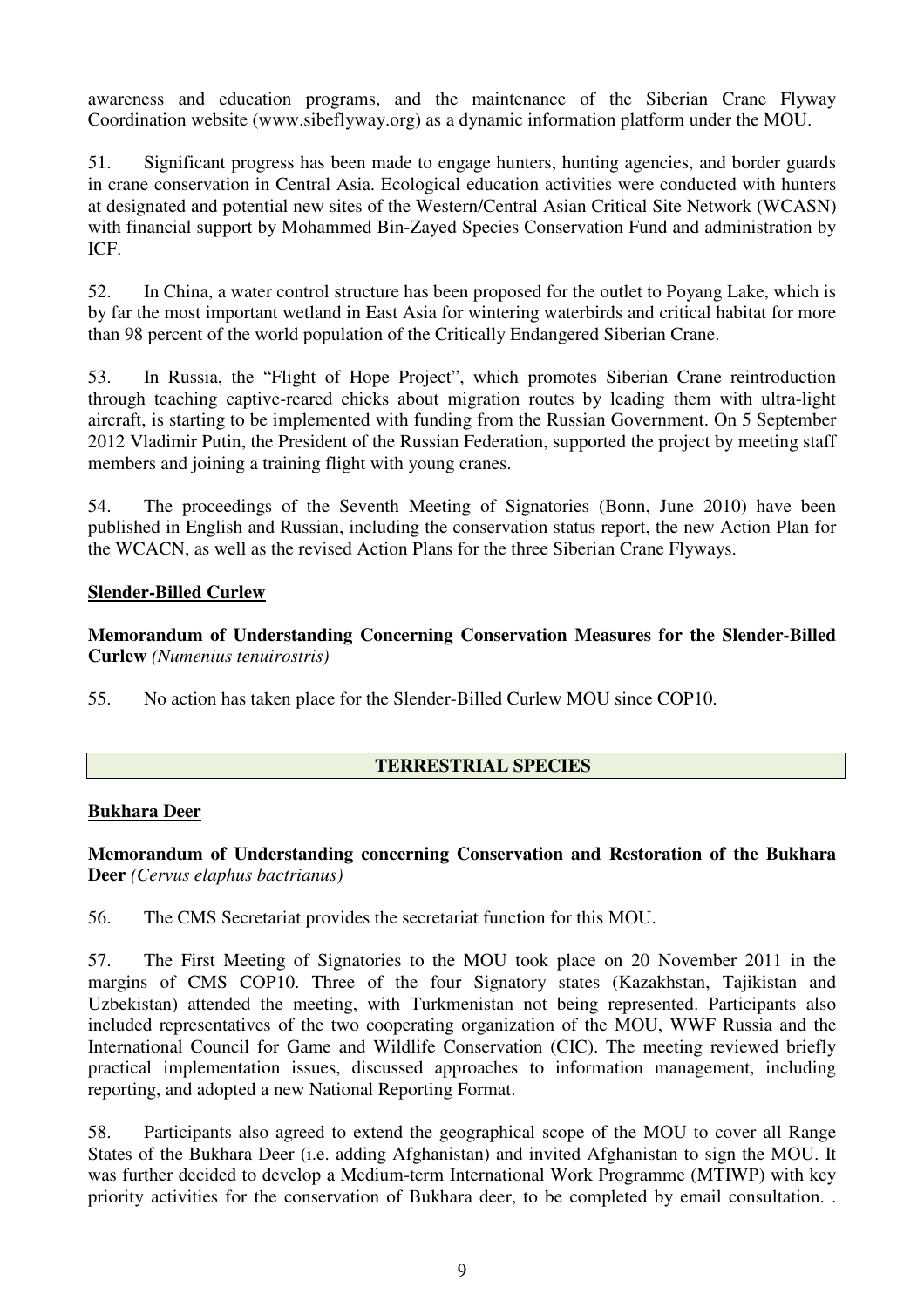However, input from Signatories is still pending and the MTIWP yet to be finalized.

### **Saiga Antelope**

### **Memorandum of Understanding for the Conservation, Restoration and Sustainable Use of the Saiga Antelope** (*Saiga* spp.)

59. The CMS Secretariat provides the secretariat function for this MOU, with coordination functions provided by the two NGOs listed below.

60. Following major mass mortality events of saiga antelopes in the Ural population (Western Kazakhstan) in 2010 and 2011, another die-off occurred in 2012, this time about 917 saiga were found dead in Northern Kazakhstan. It is not the first time such a die-off has been recorded from the Bekpak-dala population in central Kazakhstan, the largest of the five remaining saiga populations. Fortunately the 2012 die-off was relatively small compared to the one in 1988, when approximately 270,000 adult saiga (only 8 per cent male) of a total of 368,000 animals were reported dead. CMS is working with the Kazakh authorities to investigate the reasons for such mass mortality events and to implement prevention measures. Epidemiological research, preventive action by animal health authorities and careful sampling are vital to mitigate future outbreaks and are part of the 2011-2015 Medium-Term International Work Programme adopted under the MOU.

61. The two coordinating organizations of the MOU, the Association for the Conservation of Biodiversity of Kazakhstan (ACBK) and the Saiga Conservation Alliance (SCA) have been working to set up a comprehensive website, the Saiga Resource Centre, which will be launched in due course. The website will also include a project database featuring all activities and projects currently undertaken for the conservation of saiga antelopes.

62. Emerging threats for the critically endangered Ustiurd saiga population, migrating between Kazakhstan and Uzbekistan, include the construction of a fence along the international border between both countries, which might have serious negative barrier effects on saiga antelopes. In order to address this problem the CMS Secretariat, in cooperation with ACBK and SCA, Fauna and Flora International (FFI) and the Committee on Forestry and Hunting in Kazakhstan, is in the process of developing practical guidelines in which will outline best practice in the design of wildlife friendly fences and rail roads. Such guidelines will contain concrete recommendations for how such a fence (or overall border demarcation infrastructure) and rail road could be made saiga friendly, if construction cannot be avoided.

### **South Andean Huemul**

### **Memorandum of Understanding on the Conservation of the South Andean Huemul**  *(Hippocamelus bisulcus)*

63. The CMS Secretariat acts as depositary of the MOU, while secretariat functions are provided by the Signatories themselves on a rotational basis.

64. The first official bilateral meeting in the framework of the South Andean Huemul MOU was held in Coyhaique, Chile, on the  $4<sup>th</sup>$  and  $5<sup>th</sup>$  of November 2011. The meeting was attended by national and regional experts and representatives of the public and private sector of the two Signatory States.

65. The meeting highlighted the importance of the Aysén region for the conservation of the Huemul, reviewed priority actions of the national Action Plans and discussed common populations and protected areas for the endangered species. Chile and Argentina nominated their National Focal Points for the MOU and agreed to strengthen their fundraising activities to retrieve funds for the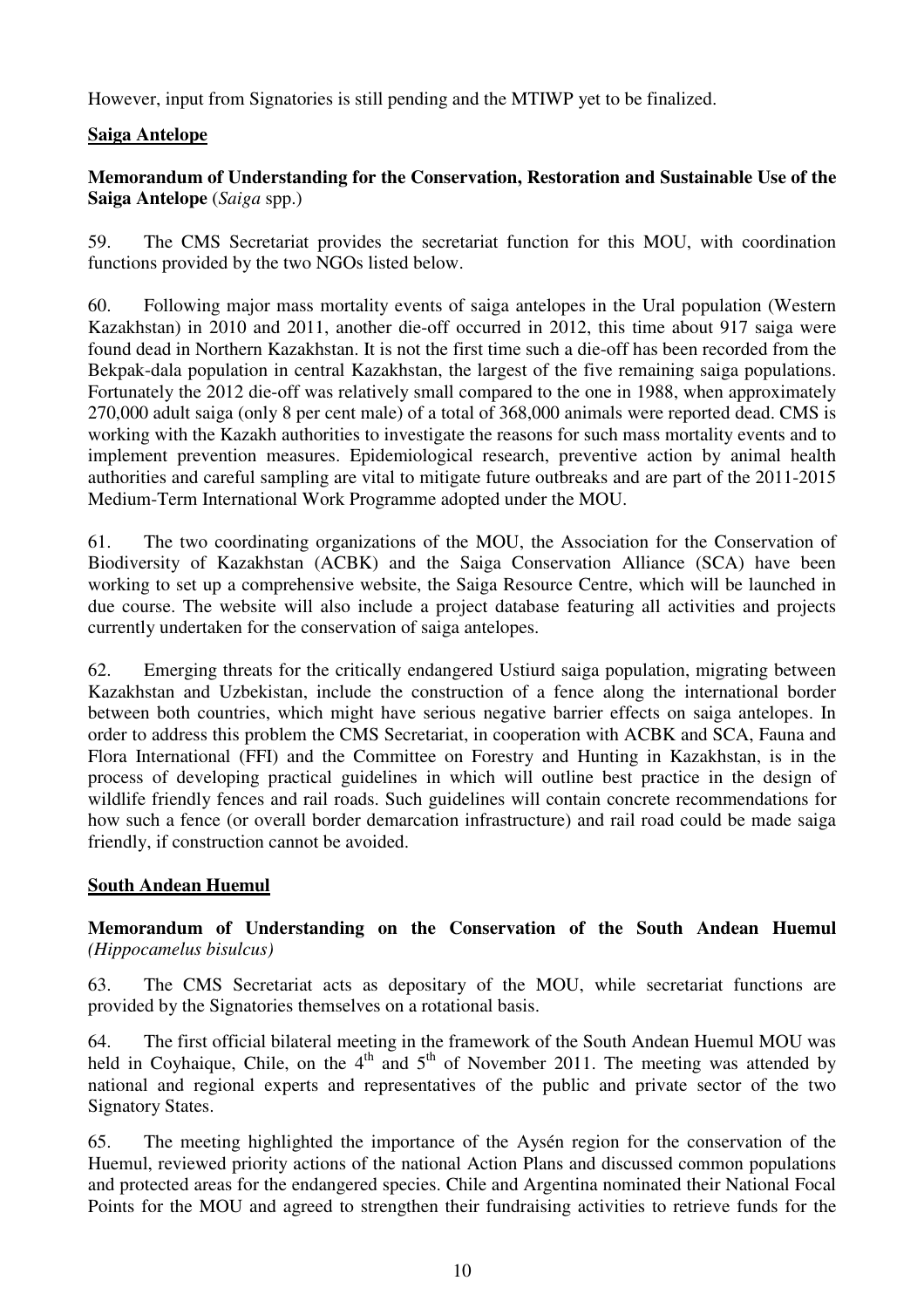implementation of the Action Plan.

66. The meeting acknowledged the outcomes of the technical workshop which took place in Valdivia, Chile (26-27 September 2011). With representatives of sectoral institutions and of regional and local government, the workshop developed the draft joint Action Plan for the Conservation of the South Andean Huemul, which is currently being reviewed by the relevant Ministries in both countries and should enter into effect soon.

### **West African Elephants**

### **Memorandum of Understanding concerning Conservation Measures for the West African Populations of the African Elephant** *(Loxodonta africana)*

67. The CMS Secretariat provides the secretariat function for this MOU. At the Second Meeting of Signatories in Niger in 2011, it was agreed to request the CITES Programme on Monitoring the Illegal Killing of Elephants (MIKE) to provide coordination services through its West Africa Office. However, before this arrangement could be effected, the MIKE Programme experienced significant funding cuts, requiring it to close its West Africa office, thus preventing it from extending coordination functions to the MOU.

68. The CMS and CITES Secretariats remain in close contact regarding the future funding plans for MIKE, which may be extended to other endangered species, such as apes and rhinos, and which may enable the programme once again to provide coordination services.

### **IV. REVIEW OF THE DEVELOPMENT OF NEW AGREEMENTS**

### **The Central Asian Flyway (CAF)**

69. The Central Asian Flyway (CAF) covers at least 279 populations of 182 migratory waterbird species that cross the borders of 30 countries of North, Central and South Asia and the Trans-Caucasus on their annual migrations. Many of these populations are declining rapidly and the wetlands, grasslands and other habitats upon which they depend are seriously threatened along the CAF due to uncontrolled hunting, habitat degradation, unsustainable water management, and lack of law enforcement and conservation capacities.

70. There is an urgent need for science-based and internationally co-ordinated conservation measures, aimed at ensuring the survival of species and their habitats as well as sustainable benefits to people. In order to address these needs and to identify coordinated actions to conserve those species, CMS convened two meetings of Range States (Tashkent 2001, New Delhi, 2005) with technical and logistical support of Wetlands International, the second of which broadly agreed on the content of the CAF Action Plan to Conserve Migratory Waterbirds and their Habitats.

71. However, the CAF Range States had not yet reached a formal decision on their preferred legal and institutional framework to support implementation of the CAF Action Plan. Until recently, lack of funding prevented the Secretariat to organize a formal negotiation meeting. However, with strengthened Secretariat capacity on Central Asian issues through the provision of a German-funded Junior Professional Officer, as well as other fundraising efforts, it has become feasible to convene a third negotiation meeting, now scheduled for 12-13 December 2012 in Abu Dhabi, in conjunction with the First Meeting of Signatories to the Raptors MOU.

72. Delegates to the December 2012 meeting will be invited to decide on one of the following two options for a legal and institutional framework for CAF, namely:(1) Extending the geographical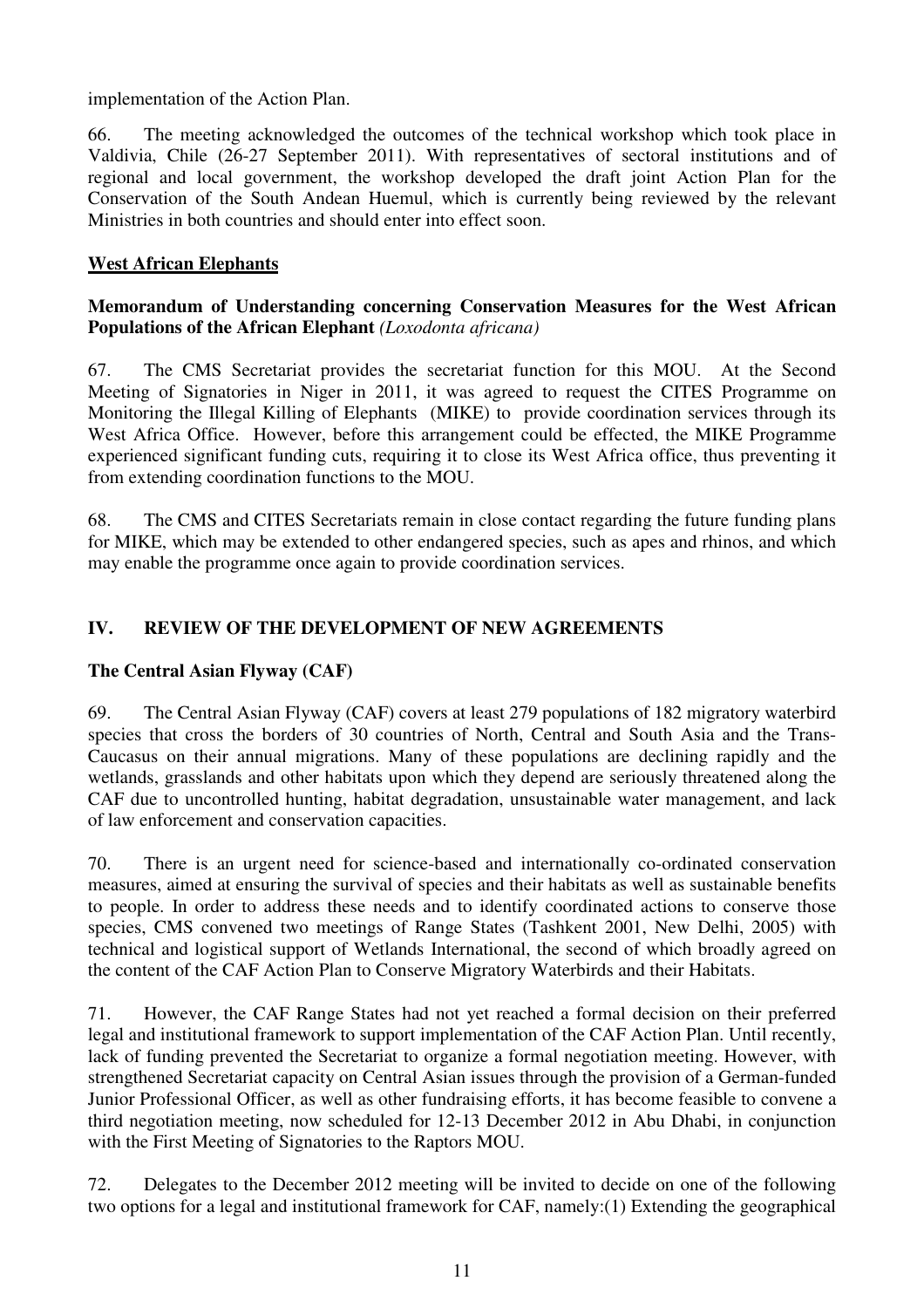area of the African-Eurasian Waterbird Agreement (AEWA) to encompass the entire CAF region and incorporating the CAF Waterbird Action Plan under the Agreement; or (2) Establishing the CAF Waterbird Action Plan as an independent international cooperative conservation framework outside the CMS Framework. (see CMS/CAF3/Doc.9 for more details).

### **Central Eurasian Aridland Mammals**

73. CMS Recommendation 9.1 recognized that the populations of many Eurasian migratory mammals are in a profoundly unsatisfactory state of conservation and that these ecosystems and their unique migration phenomena are a crucial area of action for CMS. The Recommendation also requested the Scientific Council, in cooperation with the Secretariat, the Government of Mongolia and other concerned Parties to pursue the Central Eurasian Aridland Concerted Action and associated Cooperative Action, including the development of an Action Plan and status reports for all species concerned.

74. Through the Saiga Antelope and the Bukhara Deer MOUs, CMS is already working together with many countries and organizations to enhance the conservation of migratory mammals and their habitat in Central Asia.

75. Against this background and to fulfil its mandate, the CMS Secretariat has strengthened its engagement in Central Asia and prepared a first draft of an Action Plan, which was discussed at the  $17<sup>th</sup>$  Meeting of the Scientific Council in 2011 (CMS/ScC17/Doc.13). While the meeting did not reach an agreement on concrete next steps, finalizing the Action Plan may provide a roadmap for further CMS engagement in Central Asia.

76. This would include the further development of the existing draft Action Plan as a strategic framework document that outlines the main conservation needs, common problems and proposed activities for the conservation of migratory mammals and their habitat in the region. As such, it would increase synergies between the existing species MOU s and reduce overlap in addressing similar problems, such as habitat fragmentation and barriers to migration, capacity building, information sharing, transboundary cooperation, illegal hunting and trade, etc.

77. After consultations between the Secretariat and the Chair of the Scientific Council in early 2012, and subject to the availability of external funding, the following activities are envisaged to finalize the existing draft Action Plan and ensure participation and support of Range States and other relevant stakeholders:

- In cooperation with the Scientific Council conduct a gap analysis and needs assessment to obtain a comprehensive picture of the situation in the region and to identify priorities for conservation, in order to provide a sound information base for the final Action Plan; and
- A meeting of Range States and national and international stakeholders to discuss, finalize and adopt the Action Plan, identify priority activities for pilot projects, and agree on coordination arrangements and financial mechanisms to ensure sustainable implementation.

78. The Secretariat is currently seeking funds to implement these activities, collectively known as the *Central Asia Initiative* to ensure continued support for Central Asian issues within the Secretariat.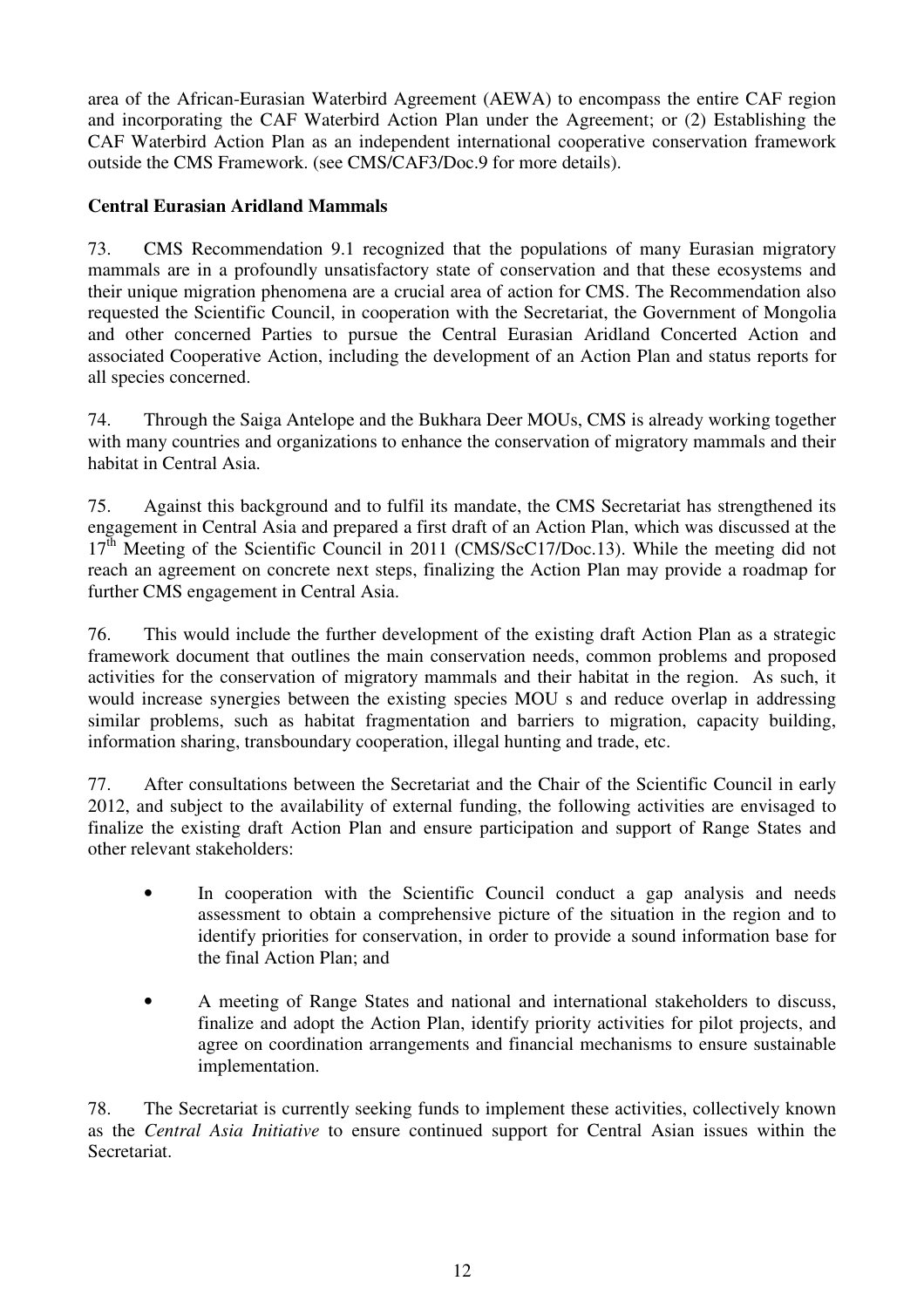### **The Argali Mountain Sheep** (*Ovis ammon*)

79. The Argali sheep is a threatened migratory ungulate inhabiting mountains, steppe valleys and rocky outcrops in Central Asia. Many populations in the transboundary Mountainous regions suffer from grazing pressure; habitat loss and excessive poaching that have caused dramatic declines in many local populations.

80. Following the proposal of Tajikistan and Kazakhstan, the species was listed on CMS Appendix II at COP10 (November 2011).

81. In March 2012, representatives of governmental agencies, hunting companies, scientific institutions, NGOs from the Range States and international organizations met for a workshop coorganized by the German Government (BfN, GIZ) to discuss ways to ensure the conservation and sustainable use of argali through transboundary cooperation. As a first joint action following the meeting, the Argali network website was created as an informal platform for knowledge exchange (http://argalinetwork.wordpress.com).

82. Considering the great interest of the Range States to enhance transboundary conservation of argali, and in line with CMS Resolution 10.16, the Secretariat commissioned a study, in close collaboration with, and funded by GIZ. The purpose was to review existing initiatives and conservation activities for Argali in Central Asia in order to assess the current needs and gaps in conservation and management of the species; as well as to analyses the role CMS could play in this regard.

83. The report (attached as an annex) concludes that a non-binding MOU and Action Plan appears to be the most suitable instrument for Argali under CMS. The report also outlines different options as to how a new argali instrument could be successful in terms of sustainable financing, servicing and coordination to ensure effective implementation.

84. The Secretariat invited feedback from Range States on the recommendations, and their further interest and commitment to promote transboundary Argali cooperation, including on the maintenance of the web-platform, nomination of technical experts for the drafting of the Action Plan and sustainable coordination mechanisms. Range States were also invited to nominate representatives from their country to participate in a Working Group to be established in order to develop and steer the process for the establishment of an international argali action plan.

85. The GIZ has provided funding for a consultant to draft the action plan and facilitate a meeting of the working group to finalize the document, which is planned to take place in November/December 2012 in Bishkek, Kyrgyzstan. It is envisaged that participants will also identify a sustainable coordination and servicing mechanism that ensures implementation of the Action Plan.

86. The initiative to develop an Argali Action Plan (and MOU), together with other single species MOU s (e.g., Saiga, Bukhara deer) could form part of the broader Central Asian Initiative mentioned above.

# **Central African Elephants** *(Loxodonta africana)*

87. At COP10, the Secretariat presented a study: *Analyzing Gaps and Options for Enhancing Elephant Conservation in Central Africa* (UNEP/CMS/Conf.10.46). It outlined three such options:

i) a binding Agreement for the coordination of Central African elephant habitat and corridor